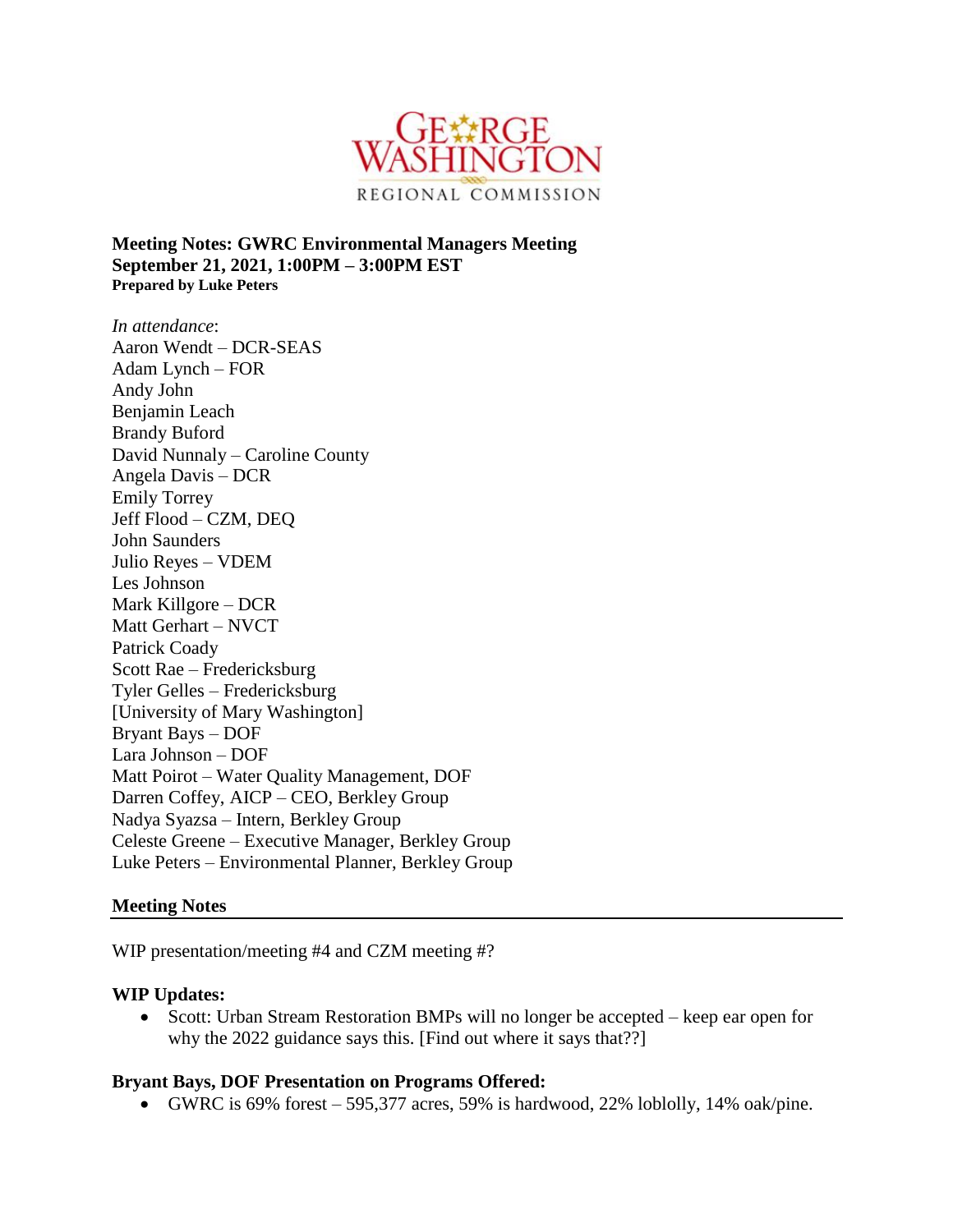- Lots and lots of hard and softwood removal (hopefully sustainable).
	- o Active forest management provides a better return on environmental services.
	- o More growth than removal: 23mil vs. 9mil soft, 27.5mil vs. ~15mil hard.
	- o Worth \$13mil.
- Eastern Region has lost 320,000 acres since 1977 due to development leveling off recently.
- Working to prevent wildfires through education, because almost all are man-made.
- Forest management planning, costshare programs to reforest and prevent pine beetles, and creation of seedling nurseries.
- Trying to bring the carbon market to forest landowners (and create other markets).
- Increased pine productivity 2-fold. Research is also figuring out how to bring back diminished species, including American Chestnut.
- Working with individual landowners to help prevent conversion creating conservation easements, especially to keep the land undivided (contiguous). 36,000 acres currently.
- No state forests and just 2 conservation easements in the GWRC region.

### **Sentinel Landscapes:**

- o Land: focuses on military encroachment, forests, arable land, forests, and flood and fire abatement;
- o Water: SLR, resiliency, water quality, habitat loss, and encroachment.
- David (Caroline): local forestry office has been a good partner for 15 years.



Going to create a large area

that focuses on both military readiness and environmental quality.

# **Lara Johnson, DOF: Financing and Tracking Urban Forestry Grants**

• Staff of 2, gets federal money.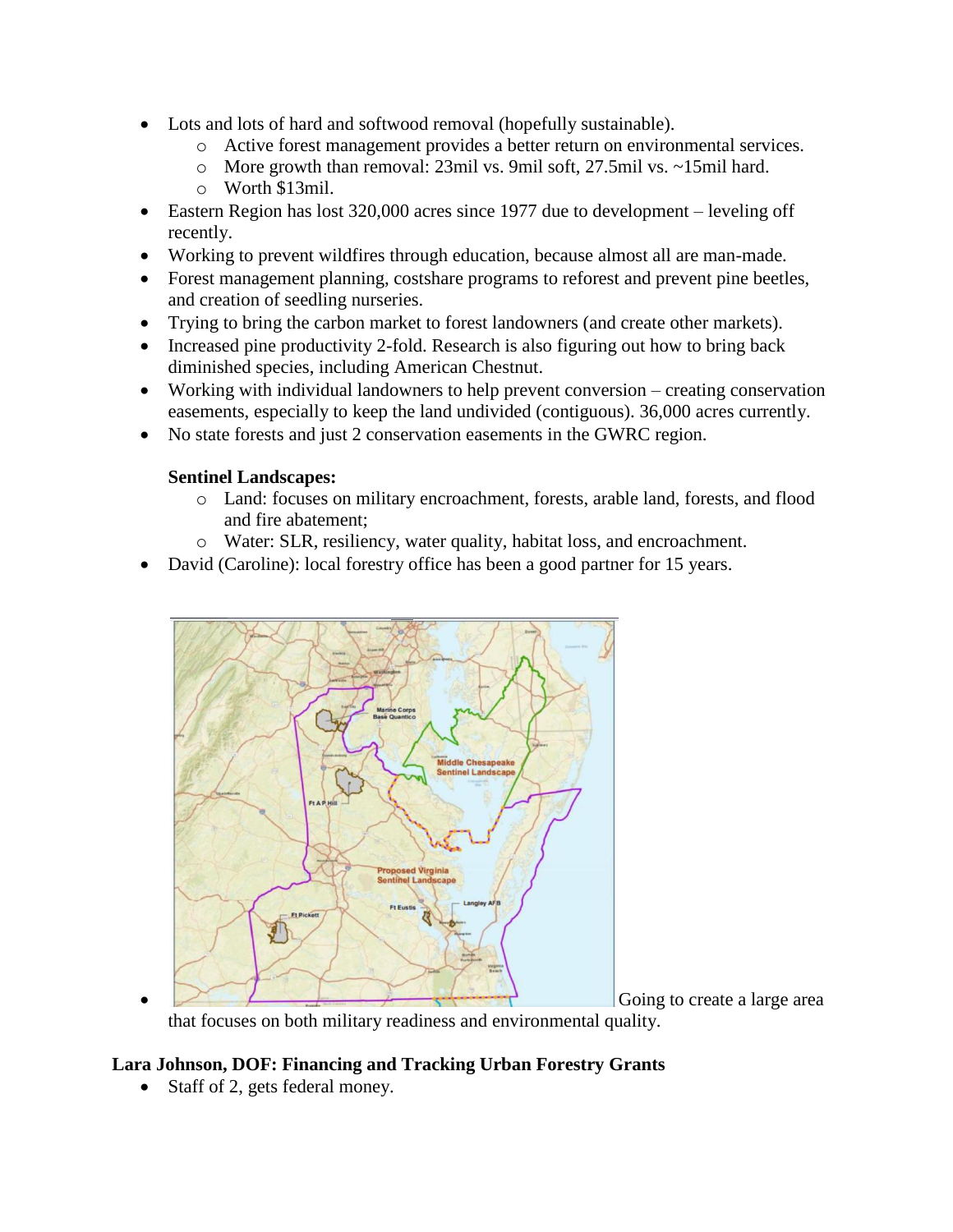- Virginia Trees for Clean Water and Urban and Community Forestry Grant Program are the 2 big programs.
- VTfCW: reimbursement, requires site visit, match-what-you-can (doesn't require cash). Community engagement is required.
- UaCFGP: also RFP + reimbursement, but this one requires 50% match. This one has been doing a lot of workforce development – training students and others to care for trees planted through this program.
- Tracking Trees:<https://arcg.is/WryDG> (also on DOF website). They'll come verify them towards urban BMPs. Example: Woodlawn Learning Center urban orchard.

## **Matt Poirot, DOF – Water Quality Program**

- Harvest Inspection Program: one-on-one contact with loggers, getting them to implement BMPs as part of their business models. Also informs them on Silvicultural Water Quality Law. Looked at 3,800 logging jobs last year. Avg. harvest size is 45 acres.
- Law Enforcement: civil law infringements under the Administrative Process Act. If a logskid would put sediment in the water, they can enforce a stop-work order.
- [David Nunnally: "Can DOF work with VDOT on tree harvests adjacent to VDOT rightof-ways? Often, we see a single line of trees left standing along the roadway that are very susceptible to storm damage."]
- Work on BMP training for loggers.
- IFRIS notification system identifies Water Quality related inspections (IFRIS).
- Things that get counted: Harvesting BMPs get counted, Urban Tree Canopy (by Lara), Riparian Forest Buffer Miles, Afforestation, etc.
- Monitor 240 BMP tracts per year, selected randomly.
- Riparian Forest Buffer Program hired a contractor through a EPA grant. No cost to certain landowners.
	- o Tax Credit: 25% of the timber retained, up to \$17,500/year. 2019 had 112 applications, \$738,721 on \$3,258,227 worth of timber. Have to leave buffer for 15 years.
- Continuity of funding is difficult for WQ projects.
- Water Quality Program Committees:
- Provides DOF Representation on:
	- Chesapeake Bay Forestry Workgroup
	- Sustainable Forestry Initiative State Implementation Committee (SFFSIC)
	- Association of Soil and Water Conservation Districts
	- So. Group of State Foresters Water Resources Committee
	- Various Chesapeake Bay TMDL Advisory Groups
	- SHARP Logger Training Committee
- Provides Annual Report on:
	- BMP Monitoring Report used by SFI- SIC, SHARP Logger Program, Various research efforts, Chesapeake Bay Harvest reporting.
	- House and Senate Finance Committee Report on Implementation of Silvicultural WQ Law
	- State of The Forest Report Water Quality Section

## **Celeste Greene, Berkley Group – Environmental Justice:**

 "Social equity is about fairness, right, justice, and freedom from the effects of bias… it is a pragmatic condition that describes access to and distribution of public goods."